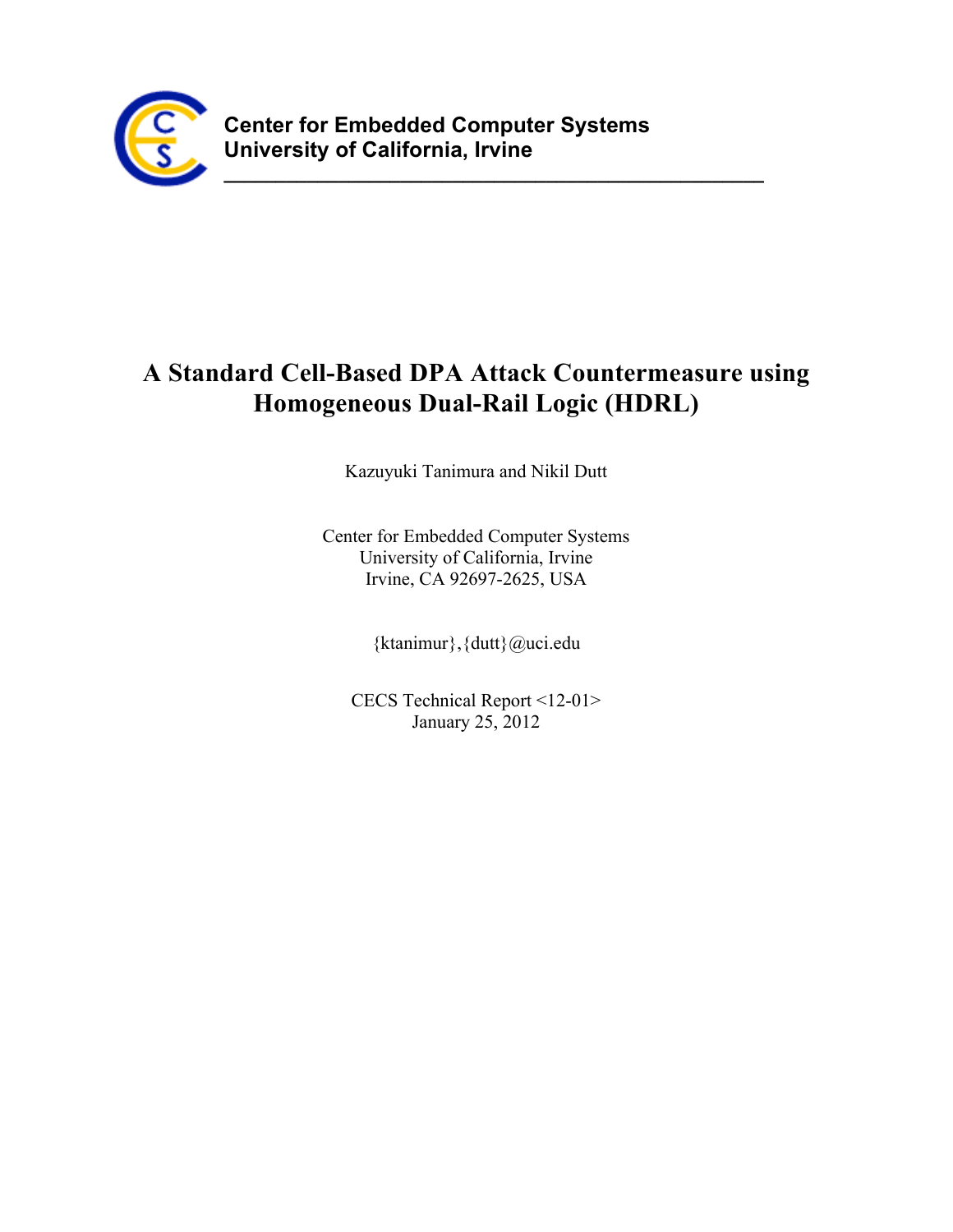# A Standard Cell-Based DPA Attack Countermeasure using Homogeneous Dual-Rail Logic (HDRL)

Kazuyuki Tanimura, *Non Member, IEEE,* and Nikil D. Dutt, *Fellow, IEEE*

*Abstract*—DPA (Differential Power Analysis) attacks statistically find the correlation between power consumption and secret data in crypto-hardware. WDDL (Wave Dynamic Differential Logic) is a standard cell-based countermeasure for DPA and guarantees a 100% switching factor to shield the power information. However, our experiments observe that WDDL fails to compensate the power imbalance. This paper proposes Homogeneous Dual-Rail Logic (HDRL), a standard cell DPA attack countermeasure that theoretically guarantees fully balanced power consumption and significantly improves DPA attack resistivity. Our experimental results on the AES S-Box circuit show that HDRL successfully prevents DPA attacks in all cases. In addition, HDRL achieves such higher security with only 100.0% energy overhead while WDDL incurs  $231.7\%$ energy overhead. Also, HDRL requires the same area overhead as WDDL. HDRL's better resistivity and lower energy overhead make it a promising countermeasure for standard cell based embedded crypto-applications such as smart cards.

# I. INTRODUCTION

Side-channel attacks are a substantive security threat for crypto-hardware systems. Kocher et al. [1] proposed DPA (Differential Power Analysis) attack that is one of the most difficult side-channel attacks to prevent. A number of transistor through register-transfer level countermeasures have been proposed [2]–[22] with varying DPA attack resistivity. In particular, WDDL (Wave Dynamic Differential Logic) [7]– [12] has been well researched since it requires only standard cells, which reduces design cost and time compared to fullcustom ASIC countermeasures. WDDL incurs over 2x area and energy overheads due to pairing a complementary cell with every cell in the original circuit. Despite sacrificing such overheads, WDDL is still vulnerable to DPA attacks.

This paper proposes Homogeneous Dual-Rail Logic (HDRL) that guarantees fully balanced power consumption of standard cells. Experimental results on an AES S-Box circuit exemplar demonstrate HDRL provides higher DPA attack resistivity in all instances with much lower energy (100.0% vs. 231.7%) overhead and similar area overhead compared with traditional WDDL. Since HDRL is a standard cell countermeasure, HDRL is a promising approach, where design cost and time are critical.

# II. DPA ATTACK MODEL FORMULATION

Fig. 1 shows the 128-bit AES circuit with 16 S-Boxes [23]. Note this paper evaluates HDRL using the AES circuit; however, HDRL is also applicable to any other crypto-hardware. PlainText, CipherText, and ScheduledKey of Fig. 1 are 128-bit vectors of plain text, cipher text, and scheduled key (consists of 16 sub 8-bit secret Keys), respectively. It takes 10 Rounds (cycles) until the valid CipherText is out. According to Morioka et al. [24], S-Boxes consume 75% of energy in an AES circuit. Thus, S-Boxes are the easiest targets for adversaries to conduct DPA attacks. Fig. 2 shows the DPA



/ Fig. 1. AES Data Path

K. Tanimura and N. D. Dutt are with the Department of Computer Science, University of California, Irvine, Irvine, CA 92697 USA e-mail: *{*ktanimur*}*,*{*dutt*}*@uci.edu



Fig. 2. DPA Attack Model on AES S-Box

attack model for evaluating a single AES S-Box [19], [22], [25], [26]. In Fig. 2, adversaries attempt to uncover Key (the sub 8-bit secret key of ScheduledKey in Fig. 1), and they measure VSS current of the circuit.

The following is the DPA attack procedure. Adversaries observe the Out and VSS current of Fig. 2 as many times as possible. By collecting a number of data, DPA can statistically find the correlation between Key and VSS (even if VSS is noisy data). Adversaries group the observed VSS into either  $G_0$  or  $G_1$  referring to a selection function *D* in Eq. (1). *D* returns an 8-bit value [25].

$$
D = Sbox^{-1}(c \oplus k_{est.})
$$
 (1)

*c*, *kest.*, and *Sbox−*<sup>1</sup> are 8-bit cipher text, estimated 8-bit sub secret key, and inverse AES S-Box function, respectively. Moreover, *c* is an element of CipherText and equivalent to Out in Fig. 2. The returned  $D$  value equals to  $I_n$  in Fig. 2 iff *kest.* =Key.

Let  $A_0$  and  $A_1$  be the average VSS current in  $G_0$  and  $G_1$ .

$$
0 \leq t < \text{clock period} \tag{2}
$$
  

$$
\log(t) = \frac{1}{1 - \sum_{i=1}^{n} n_i(t)} \tag{3}
$$

$$
A_0(t) = \frac{1}{|G_0|} \sum_{D(c, k_{est.}) \in G_0} p_c(t) \tag{3}
$$

$$
A_1(t) = \frac{1}{|G_1|} \sum_{D(c, k_{est.}) \in G_1}^{\infty} p_c(t) \tag{4}
$$

, where *t* is the time VSS current is sampled.  $p_c(t)$  is the measured VSS current with respect to cipher text *c* at time *t*. Every  $p_c(t)$  has to belong to either  $G_0$  or  $G_1$ .  $|G_0|$  and  $|G_1|$ are the number of  $p_c(t)$  in the group.

There are two well-known grouping methods for making *G*<sup>0</sup> or *G*1. One refers to the *i*th bit of the 8-bit *D* value. In this method,  $p_c(t)$  is grouped into

$$
G_0 \text{ when } D[i] = 0 G_1 \text{ when } D[i] = 1
$$
 (5)

The other grouping refers to Hamming weight of the *D* [27]. In this method,  $p_c(t)$  is grouped into

$$
G_0
$$
 when  $0 \leq$  Hamming weight of  $D < 4$   
\n $G_1$  when  $4 <$  Hamming weight of  $D \leq 8$  (6)

When  $k_{est.} \neq$ Key, the absolute difference between  $A_0$ and  $A_1$  is expected to be close to zero. In contrast, when  $k_{est.}$  =Key, the absolute differential power between  $A_0$  and  $A_1$  is expected to become the largest amongst all  $2^8 = 256$ candidates of 8-bit *kest.*. This largest differential power is denoted as *DP* and formulated as follows.

$$
DP = \underset{t}{\arg \max} |A_0(t) - A_1(t)| \tag{7}
$$

Ideal countermeasures have the same differential power (i.e.,  $DP \approx 0$ ) for all  $k_{est}$  candidates so that adversaries lose the reasoning for  $k_{est}$  =Key.

DPA is much faster than brute-force attacks. The DPA search space is  $2^8 \times 16$  (128-bit AES uses 16 S-Boxes) whereas there are  $2^{128}$  possible candidates of 128-bit ScheduledKey. This paper focuses on the first order DPA formulated above to compare HDRL to WDDL rather than higher order DPA.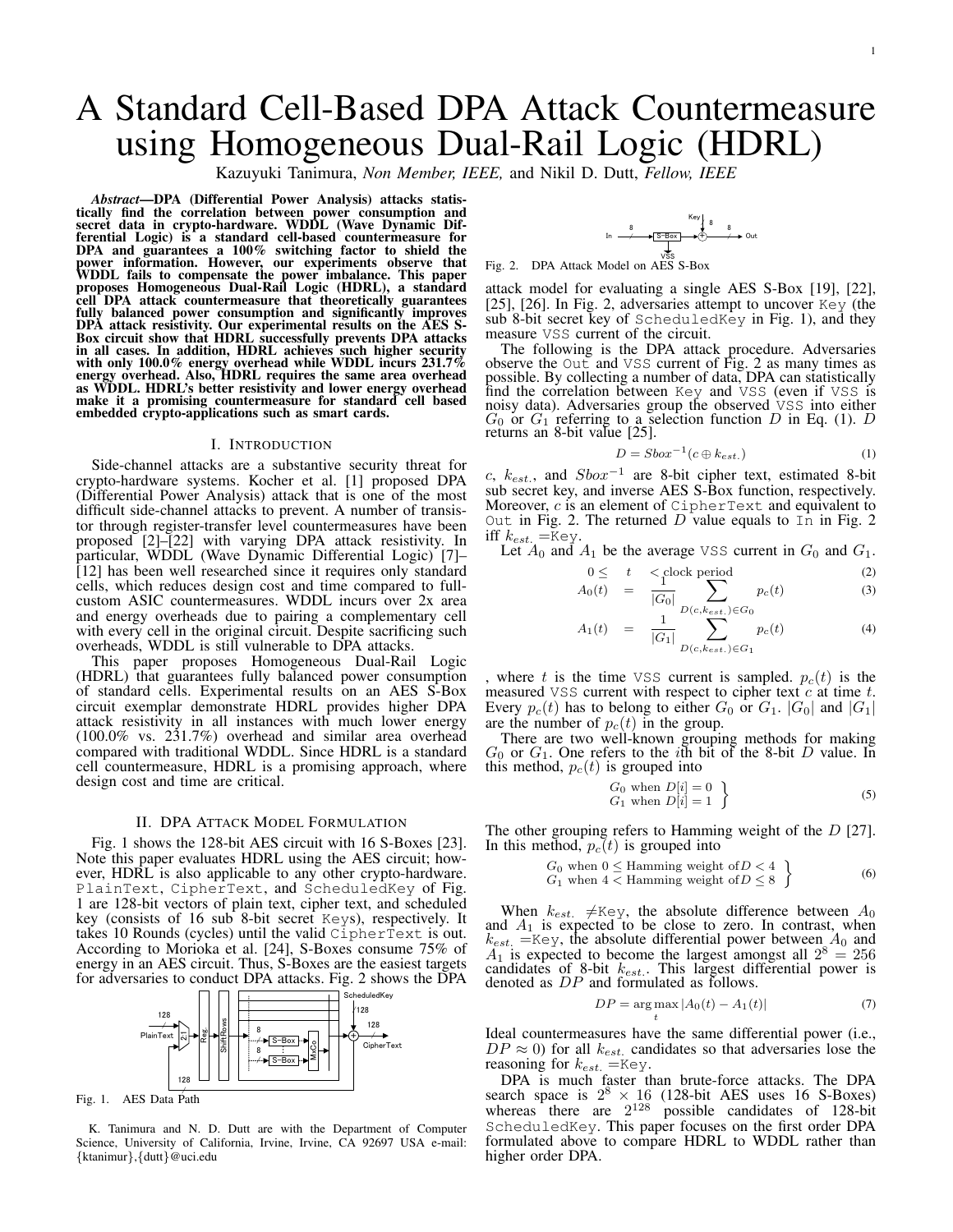

Fig. 3. WDDL Pre-charge Timing and Generation

y x z y x z y\_ x\_ z\_ VSS VSS y x y\_ x\_ z' VSS

z

Fig. 4. (a) Normal (b) WDDL (c) HDRL AND

# III. RELATED WORK

A number of countermeasures against DPA attacks have been researched [2]–[22]. Randomization countermeasures [2]–[6], [19]–[21] mask intermediate results and agitate power information. These countermeasures make it difficult to perform DPA but do not guarantee to obscure the power information despite sacrificing performance.

Power balancing is another approach for mitigating DPA. Transistor level countermeasures [13]–[18] can level the *DP* imbalance. However, the full-custom ASIC solution requires prohibitively expensive design cost and time.

WDDL  $[7]-[12]$  is a dual-rail pre-charge logic that requires only standard cells and is applicable to traditional CAD flow. WDDL couples a complementary cell to every original cell and guarantees at least one of the cells switches every cycle. E.g., AND cells are paired with OR cells. However, this approach incurs over 2x area and energy overheads; nonetheless, WDDL does not suppress *DP* well as shown in the next section.

Fig. 3 shows the timing of WDDL pre-charge step and generation [11]. When the  $c \< k$  is 1, the pre-charge wave of 0 traverses the combinational circuit connected to the precharge register in Fig. 3. Therefore, all meaningful switchings start from 0, and one of the primary or complementary cells switches at the evaluation time (when the clk is 0). As a result, a 100% switching factor is guaranteed.

The most recent work by Tanimura et al. [22] examined the selective insertion of complementary cells that maintains WDDL level attack resistivity while simultaneously lowering the area and energy overheads. Although this approach incurs lower overheads, it still leaks the power information, just as WDDL does.

#### IV. HOMOGENEOUS DUAL-RAIL LOGIC

Homogeneous Dual-Rail Logic (HDRL) wisely combines VSS current waves and suppresses the *DP* curves. Theoretically, HDRL is able to force *DP* to be 0 with the hypothesis that the inputs to a cell are hardly distinguishable by observing its VSS. HDRL does not require the pre-charge step and there is no delay overhead. One can implement HDRL using the same cells for both the primary and complementary cells.

# *A. HDRL AND Exemplar*

Fig. 4 (a), (b), and (c) show how to organize Normal, WDDL, and HDRL AND cells, as exemplars. The Normal AND cell has two inputs:  $x$  and  $y$ , and the WDDL and HDRL AND cells have four inputs:  $x, x_0, y$ , and  $y_0$ .  $x_0$  and  $y_0$  are negations of inputs x and y, respectively. The complementary cell of WDDL is an OR cell. In contrast, the complementary cell of HDRL is the same as the primary (AND) cell. All Fig. 4 (a), (b), and (c) have VSS, and the primary and complementary cells of Fig. 4 (b) and (c) share the same VSS. Note that HDRL does not always have to take negation of primary inputs. The detailed input value conditions to the complementary cells will be presented in the next subsection (Proposition 1).

TABLE I shows the tools we use throughout this paper to validate our approach. The target hardware design files are



Fig. 5. VSS Current of an AND Cell

described in Verilog gate-level netlists. NanoSim measures the VSS current, and the time resolution is 10ps. The VDD is 1.2V.

Fig. 5 shows VSS current of the Normal AND of Fig. 4 (a). The top two charts are the voltages of  $x$  and  $y$ . These inputs are comprised of all xy switching combinations. The bottom chart represents the VSS current. Fig. 5 shows that the VSS current flows only when inputs are switching, which is a feature of CMOS. Furthermore, we can label and categorize the each VSS current shape. For example, there are approximately the same VSS current shapes at 0.5ns and 1.5ns, and let us label them  $\alpha$ .  $\alpha$  is defined as the VSS current when either x or y is switching from 0 to 1; i.e.,  $\{(x:0\rightarrow0, y:0\rightarrow1)\}$ or (x:0*→*1, y:0*→*0)*}*. Note that the c-load difference of the inputs, x and y, are ignorably small due to the symmetry of the AND cell inputs (equally drive two n- and p-mos transistors).<br>Let us define all the VSS current wave labels as follows.

|          |                                                    | Let us define all the $\check{V}SS$ current wave labels as follows. |      |
|----------|----------------------------------------------------|---------------------------------------------------------------------|------|
| $\alpha$ |                                                    | when $\{(x:0 \to 0, y:0 \to 1), (x:0 \to 1, y:0 \to 0)\}\$          | (8)  |
|          |                                                    | when $\{(x:0 \to 0, y:1 \to 0), (x:1 \to 0, y:0 \to 0)\}\$          | (9)  |
|          | when $\{(x:0 \rightarrow 1, y:0 \rightarrow 1)\}\$ |                                                                     | (10) |
|          |                                                    | when $\{(x:1 \to 1, y:1 \to 0), (x:1 \to 0, y:1 \to 1)\}\$          | (11) |
|          |                                                    |                                                                     |      |

 $\varepsilon$  when {(x : 0  $\rightarrow$  1, y : 1  $\rightarrow$  0), (x : 1  $\rightarrow$  0, y : 0  $\rightarrow$  1)} (12)

$$
\zeta \quad \text{when} \quad \{ (\mathbf{x} : 1 \to 1, \mathbf{y} : 0 \to 1), (\mathbf{x} : 0 \to 1, \mathbf{y} : 1 \to 1) \} \tag{13}
$$

*η* when  $\{(x:1 \to 0, y:1 \to 0)\}$ 

Based on Eqs. (3) and (4), the *DP* curve of the AND cell is calculated as follows (grouping  $(x:0,1\rightarrow0)$  and  $(x:0,1\rightarrow1)$ VSS current waves into  $G_0$  and  $G_1$ , respectively).

$$
A_{x=0} = 1/6(\alpha + \beta + \beta + \delta + \varepsilon + \eta)
$$
(15)  
\n
$$
A_{x=1} = 1/6(\alpha + \gamma + \varepsilon + \zeta + \delta + \zeta)
$$
(16)  
\n
$$
DP = |A_{x=0} - A_{x=1}|
$$

$$
= |A_{x=0} - A_{x=1}|
$$
  
= 1/6 |(2\beta + \eta) - (\gamma + 2\zeta)| \neq 0 (17)

As Eq. (17) shows, the *DP* is not equal to zero. This is also true even if we change grouping by  $x$  with grouping by  $y$ .

Fig. 6 shows the VSS current of the complementary (OR) cell in WDDL AND (Fig. 4 (b)). The input vector and labeling method is the same as Eqs.  $(8)$ – $(14)$ ; however all the current labels have ' mark, and  $\alpha \neq \alpha'$ .

Fig. 7 shows VSS current of the WDDL AND in Fig. 4 (b). The top four charts are the voltages of x, x<sub>, y</sub>, and  $y$ <sub>-</sub>. The bottom chart represents the VSS current. Since WDDL requires all input vectors to be 0 at the pre-charge step, the transitions of  $x$ ,  $x_$ ,  $y$ , and  $y_$  start always from 0. Hence, there are only four cases of input switching combinations:

| $\{(x:0 \to 0, x_0:0 \to 1, y:0 \to 0, y_0:0 \to 1)\}\$ | (18) |
|---------------------------------------------------------|------|
| $\{(x:0 \to 0, x_+:0 \to 1, y:0 \to 1, y_+:0 \to 0)\}\$ | (19) |
| $\{(x:0 \to 1, x_0:0 \to 0, y:0 \to 0, y_0:0 \to 1)\}\$ | (20) |
| $\{(x:0 \to 1, x_0:0 \to 0, y:0 \to 1, y_0:0 \to 0)\}\$ | (21) |

All the VSS current waves are defined as combinations of AND cell labels and OR cell labels. The VSS current waves of Eqs. (18)–(21) correspond to the following four equations.

| $\gamma^{\mathfrak{c}}$ |     | $= 0 + \gamma^{\mathfrak{c}}$    | (22) |
|-------------------------|-----|----------------------------------|------|
| $\alpha$ "              | $=$ | $\alpha + \alpha^{\mathfrak{c}}$ | (23) |
| $\alpha$ "              |     | $= \alpha + \alpha'$             | (24) |
| $\gamma$                | $=$ | $\gamma + 0$                     | (25) |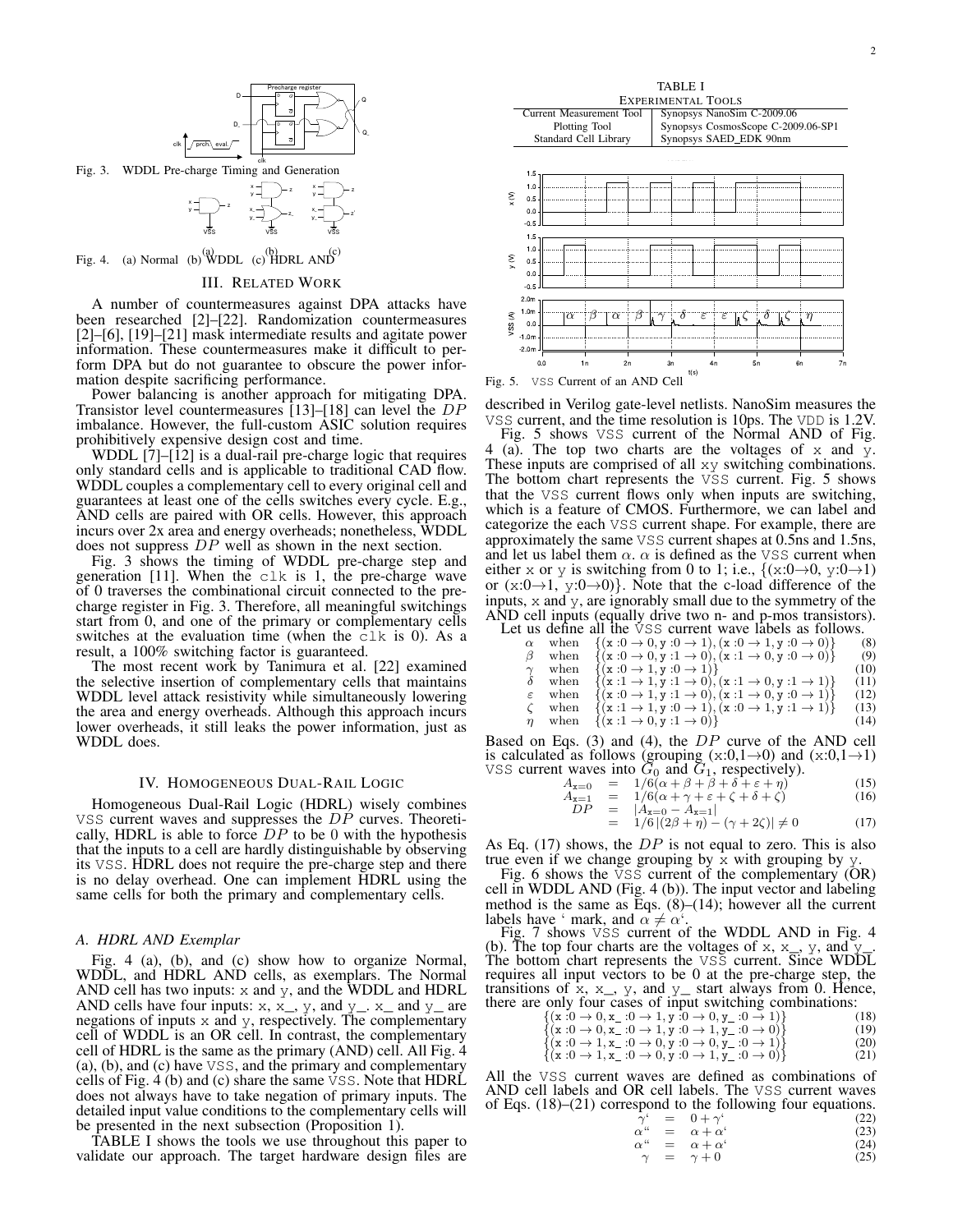

Again, let us calculate the *DP* curve of the WDDL AND.

$$
A_{x=0} = 1/2(\alpha^4 + \gamma^4)
$$
 (26)  
\n
$$
A_{x=1} = 1/2(\alpha^4 + \gamma)
$$
 (27)  
\n
$$
DP = |A_{x=0} - A_{x=1}|
$$
 (27)  
\n
$$
= 1/2|\gamma^4 - \gamma| \neq 0
$$
 (28)

As Eq. (28) shows, the *DP* of WDDL is not equal to zero, either.

Let us label all the VSS current waves of the complementary cell in HDRL(Fig. 4 (c)) using *′* mark. Since we use the same cell for the both primary and complementary cells for HDRL, it is obvious that

 $\alpha = \alpha' , \ \beta = \beta' , \ \gamma = \gamma' , \ \delta = \delta' , \ \varepsilon = \varepsilon' , \ \zeta = \zeta' , \ \eta = \eta'$ (29) These equations result in the VSS current waves of HDRL to be defined as combinations of two AND cell labels:

*ε*

*ζ*

$$
\begin{array}{rcl}\n\alpha'' & = & \alpha + \delta' \\
\beta'' & = & \beta + \zeta'\n\end{array} \tag{30}
$$

$$
\begin{array}{rcl}\n\beta'' & = & \beta + \zeta' \\
\gamma'' & = & \gamma + \eta'\n\end{array}\n\tag{31}
$$

$$
\delta'' = \delta + \alpha' = \alpha + \delta' = \alpha'' \tag{33}
$$

$$
\begin{array}{rcl}\n\mu' & = & \varepsilon + \varepsilon' \\
\mu & = & \varepsilon + \varepsilon'\n\end{array} \tag{34}
$$

$$
\begin{array}{rcl}\n\zeta'' & = & \zeta + \beta' = \beta + \zeta' = \beta'' \\
\eta'' & = & \eta + \gamma' = \gamma + \eta' = \gamma''\n\end{array}\n\tag{35}
$$

Fig. 8 shows VSS current of the HDRL AND in Fig. 4 (c). The top four charts are the voltages of x, x<sub>, y</sub>, and  $\overline{y}$ . The bottom chart represents the VSS current. As Fig. 8 and Eqs. (33), (35), and (36) show,  $\delta''$ ,  $\zeta''$ , and  $\eta''$  are interchangeable with  $\alpha''$ ,  $\beta''$ , and  $\gamma''$ , respectively. Accordingly, the *DP* curve of the HDRL AND cell become theoretically zero as follows.

$$
\begin{array}{rcl}\nA_{x=0} & = & 1/6(\alpha'' + \beta'' + \beta'' + \delta'' + \varepsilon'' + \eta'')\n\end{array} \tag{37}
$$
\n
$$
\begin{array}{rcl}\nA_{x=1} & = & 1/6(\alpha'' + \gamma'' + \varepsilon'' + \zeta'' + \delta'' + \zeta'')\n\end{array} \tag{38}
$$
\n
$$
\begin{array}{rcl}\nDP & = & |A_{x=0} - A_{x=1}| \\
\end{array}
$$

$$
= 1/6 \left[ (2\beta'' + \eta'') - (\gamma'' + 2\zeta'') \right]
$$
  
= 1/6 \left[ (2\beta'' + \eta'') - (\eta'' + 2\beta'') \right] = 0 \t(39)

The reason why all switching for HDRL are positive is complementing positive current flows are larger than equal to negative flows. Additionally, we are measuring the VSS current. Ideally, VSS should not flow negative current.

We assume evenly distributed conditions between  $A_{x=0}$ and  $A_{x=1}$ . If  $A_{x=0}$  and  $A_{x=1}$  do not have evenly distributed conditions, the *DP* would become false positive/negative sign for all the *kest.* candidates. For example, if the number of





Fig. 9. Comparison of Differential Power Curves between (1) Normal AND (Eq. (17)), (2) WDDL AND (Eq. (28)), (3) HDRL AND (Eq. (39))

sample power data for  $A_{x=0}$  is too small compared to that of  $A_{x=1}$ ,  $A_{x=0}$  could be too imprecise on average or distorted by noise from the environment that affects the quality of *DP*. Therefore, an evenly distributed condition is, in fact, the best condition for the adversaries. Note that our focus is on the first order DPA (i.e. x:0*→*0 and x:1*→*0 are treated as x:0, and we cannot distinguish them).

Adversaries may intentionally select inputs that causes undistributed conditions between  $A_{x=0}$  and  $A_{x=1}$  and use the intermediate power shape for more simple attacks such as SPA (Simple Power Analysis). In this case, the power shapes of both WDDL and HDRL are dependent on inputs. For example, WDDL consumes  $\gamma$ <sup>'</sup> for (x:0→0, y:0→0), and  $\gamma$  for (x:0→1, y:0*→*1). There is no guarantee that these two input produces the same power shape.

We cannot directly (theoretically) compare the resistivity of WDDL and HDRL against SPA attacks until we experiment on actual FPGAs/ASICs since the success rate of SPA largely depends on the noise of the environment. In DPA theory, the noise is canceled out so that DPA is considered as a more practical attacking method compared to SPA. We focus on the theoretical analysis of HDRL against DPA attacks in this paper. Further analysis of SPA attacks on HDRL might be an interesting future work.

Switching current of a specific cell can be significant in WDDL. In the manuscript, Figs. 7 and 8 show the switching current of WDDL and  $\widehat{H}$ DRL AND, respectively. In Fig. 7, the peak of current reaches 3*.*3*mA*. In contrast, Fig. 8 shows that the peak of current is only  $700\mu A$ . As those figures show, the switching current of a specific WDDL cell could be more significant than a HDRL cell

Fig. 9 is the simulation result of Eqs. (17), (28), and (39). HDRL AND cell (Eq. (39)) is virtually flat zero (not exactly zero due to the slight c-load difference between  $x$  and  $y$ ), whereas both Normal and WDDL AND cells (Eqs. (17) and (28)) are far from the horizontal axis. We also observed similar results for other cells. The peak of Normal AND is 1248*µA* as opposed that of WDDL AND is  $637\mu A$ . The peak of WDDL  $\overline{AND}$  and Normal AND is at time 0 in Fig. 9 (close enough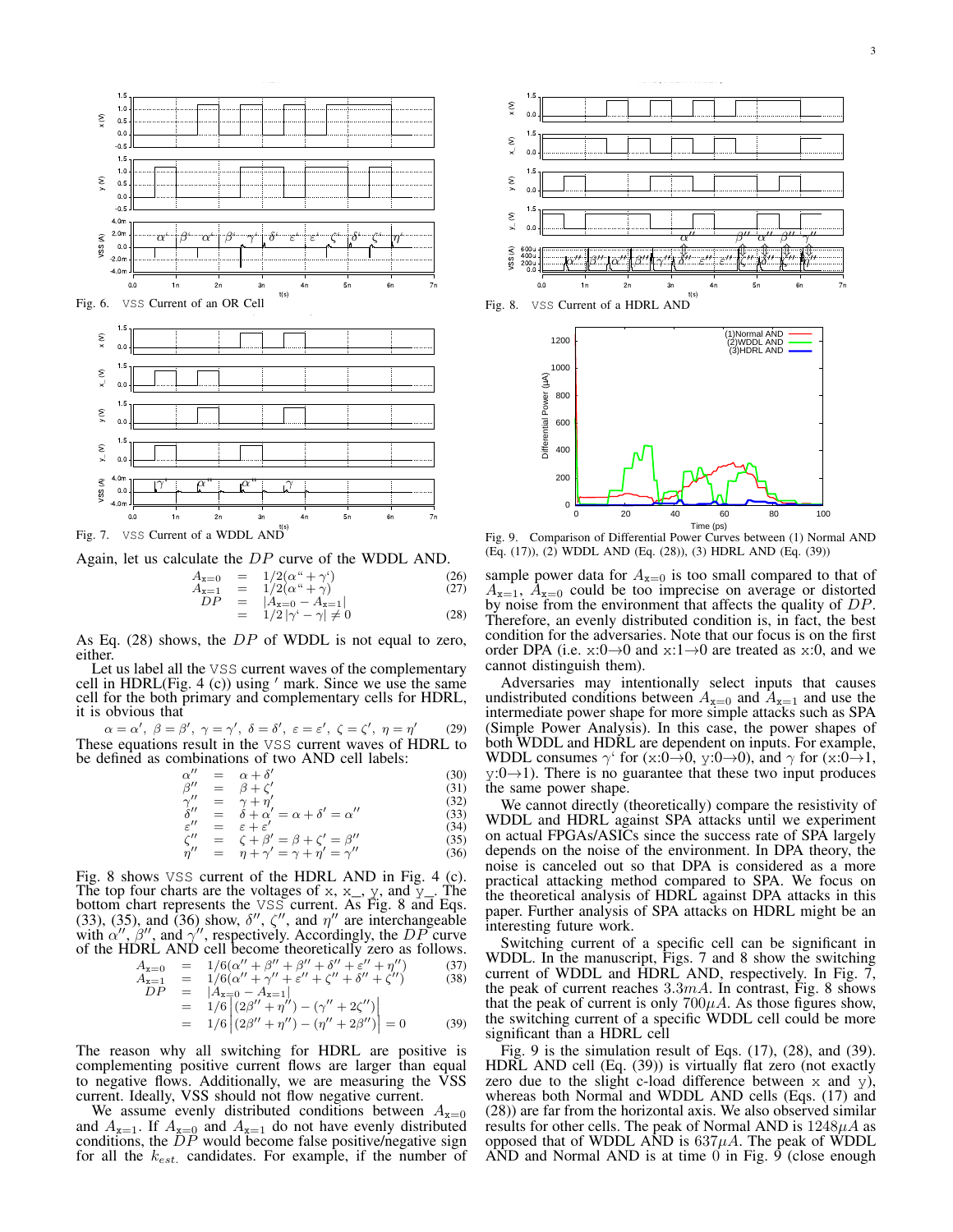|                        | TABLE II |  |  |  |  |  |  |  |  |  |  |  |
|------------------------|----------|--|--|--|--|--|--|--|--|--|--|--|
| TRUTH TABLE OF W AND W |          |  |  |  |  |  |  |  |  |  |  |  |
|                        | W        |  |  |  |  |  |  |  |  |  |  |  |
|                        |          |  |  |  |  |  |  |  |  |  |  |  |
|                        |          |  |  |  |  |  |  |  |  |  |  |  |
|                        |          |  |  |  |  |  |  |  |  |  |  |  |
|                        |          |  |  |  |  |  |  |  |  |  |  |  |

to time 0), the peak of WDDL AND is smaller than that of Normal AND.

This exemplar shows HDRL suppresses *DP* better than WDDL. WDDL works well only on the assumption that the primary and complementary cells have an equal amount of VSS current flowing through them, which is not true with most standard cell libraries. HDRL overcomes this problem and, in fact, requires smaller amount of energy overhead (shown in the experimental results).

The zero *DP* means the input vectors are independent from the *DP* of the circuit. In contrast, the non-zero *DP* means there is a dependency between the input and power consumption. In the later case, DPA theoretically would find the dependency of input data on power consumption eventually with adequate power sampling data.

In fact, there are slight dependencies between input vectors and the *DP* for wrong *kest.*, but DPA considers this small dependencies as zero (because the *DP* for the correct Key becomes notably high without countermeasures). HDRL does not guarantee that the *DP* is zero for wrong *kest.* keys. HDRL guarantees the zero *DP* only for the correct Key. Therefore, there may be small dependencies between the input and power consumption for wrong *kest.* keys.

Besides, in crypto-hardware, the surrounding circuit (e.g. there are  $>=16 \text{ S-Boxes}$  in AES) consumes power at the same time. Even though the real inputs become independent from the  $DP$  (zero  $\overrightarrow{DP}$ ) with the HDRL technique, the surrounding power consumption make the FALSE *DP*.

From the adversaries' point of view, they cannot tell whether it is the real *DP* (input dependent) or false *DP* (input independent but looks like dependent) from the amount of the *DP*. The purpose of having zero *DP* consumption is to delete the dependency of inputs on power consumption, not for changing the key ranks even though the rank of correct Key becomes lower as a corresponding result. What we can achieve with HDRL is to make the *DP* independent from the inputs. The drawback of WDDL is it cannot guarantee the zero *DP*, meaning the dependency is still there.

# *B. Generalized HDRL*

Beyond a single AND gate example, we will show that HDRL still theoretically guarantees fully balanced power consumption for arbitrary combinational circuit. The following Propositions 1–3 guarantee that one can simply duplicate an original circuit so as to make a complementary circuit of HDRL.

*Proposition 1:* The sufficient conditions that  $w$ <sub>1</sub> is the input of the corresponding complementary cell to a primary cell with an input w are that  $Pr(w=1)=Pr(w=1)$ , where Pr stands for probability, and w and w\_ have neither concurrent *{*(w:0*→*1, w\_:0*→*1) nor (w:1*→*0, w\_:1*→*0)*}* switches.

*Proof:* Suppose a HDRL AND such as Fig. 4 (c) whose inputs satisfy Proposition 1 but  $DP \neq 0$ . This supposition contradicts Eq. (39). Thus, Proposition 1 is true. Note negations of primary circuit inputs satisfy Proposition 1. TABLE II shows the truth table of  $w$  and  $w$  that covers all possible combinations of switching for HDRL. In TABLE II,  $w$ is a negation of w. Since w and w<sub>r</sub> are  $Pr(w=1)=Pr(w=1)$ and have neither concurrent *{*(w:0*→*1, w\_:0*→*1) nor (w:1*→*0, w\_:1*→*0)*}* switches, w and w\_ satisfy the Proposition 1. The reason why we used negations of primary circuit inputs is that they are easily generated. HDRL complementary circuit inputs do not have to be negations of primary circuit inputs, but have to satisfy Proposition 1.

TABLE III TRUTH TABLE OF HDRL AND, OR, AND NOT CELL

| x                 | V                 | $\overline{AND}(x,y)$ | OR(x,y)           | NOT(x)            | x'                | v'                | AND(x', y')       | OR(x', y')        | NOT(x')           |
|-------------------|-------------------|-----------------------|-------------------|-------------------|-------------------|-------------------|-------------------|-------------------|-------------------|
| $0 \rightarrow 0$ | $0 \rightarrow 0$ | $0 \rightarrow 0$     | $0 \rightarrow 0$ | $1 \rightarrow 1$ | $1 \rightarrow 1$ | $1 \rightarrow 1$ | $1 \rightarrow 1$ | $1 \rightarrow 1$ | $0 \rightarrow 0$ |
| $0 \rightarrow 0$ | $0 \rightarrow 1$ | $0 \rightarrow 0$     | $0 \rightarrow 1$ | $1 \rightarrow 1$ | $1 \rightarrow 1$ | $1 \rightarrow 0$ | $1 \rightarrow 0$ | $1 \rightarrow 1$ | $0 \rightarrow 0$ |
| $0 \rightarrow 0$ | $1 \rightarrow 0$ | $0 \rightarrow 0$     | $1 \rightarrow 0$ | $1 \rightarrow 1$ | $1 \rightarrow 1$ | $0 \rightarrow 1$ | $0 \rightarrow 1$ | $1 \rightarrow 1$ | $0 \rightarrow 0$ |
| $0 \rightarrow 0$ | $1 \rightarrow 1$ | $0 \rightarrow 0$     | $1 \rightarrow 1$ | $1 \rightarrow 1$ | $1 \rightarrow 1$ | $0 \rightarrow 0$ | $0 \rightarrow 0$ | $1 \rightarrow 1$ | $0 \rightarrow 0$ |
| $0 \rightarrow 1$ | $0 \rightarrow 0$ | $0 \rightarrow 0$     | $0 \rightarrow 1$ | $1 \rightarrow 0$ | $1 \rightarrow 0$ | $1 \rightarrow 1$ | $1 \rightarrow 0$ | $1 \rightarrow 1$ | $0 \rightarrow 1$ |
| $0 \rightarrow 1$ | $0 \rightarrow 1$ | $0 \rightarrow 1$     | $0 \rightarrow 1$ | $1 \rightarrow 0$ | $1 \rightarrow 0$ | $1\rightarrow 0$  | $1 \rightarrow 0$ | $1 \rightarrow 0$ | $0 \rightarrow 1$ |
| $0 \rightarrow 1$ | $1 \rightarrow 0$ | $0 \rightarrow 0$     | $1 \rightarrow 1$ | $1 \rightarrow 0$ | $1 \rightarrow 0$ | $0 \rightarrow 1$ | $0 \rightarrow 0$ | $1 \rightarrow 1$ | $0 \rightarrow 1$ |
| $0 \rightarrow 1$ | $1 \rightarrow 1$ | $0 \rightarrow 1$     | $1 \rightarrow 1$ | $1 \rightarrow 0$ | $1 \rightarrow 0$ | $0 \rightarrow 0$ | $0 \rightarrow 0$ | $1 \rightarrow 0$ | $0 \rightarrow 1$ |
| $1 \rightarrow 0$ | $0 \rightarrow 0$ | $0 \rightarrow 0$     | $1 \rightarrow 0$ | $0 \rightarrow 1$ | $0 \rightarrow 1$ | $1 \rightarrow 1$ | $0 \rightarrow 1$ | $1 \rightarrow 1$ | $1 \rightarrow 0$ |
| $1 \rightarrow 0$ | $0 \rightarrow 1$ | $0 \rightarrow 0$     | $1 \rightarrow 1$ | $0 \rightarrow 1$ | $0 \rightarrow 1$ | $1\rightarrow 0$  | $0 \rightarrow 0$ | $1 \rightarrow 1$ | $1 \rightarrow 0$ |
| $1 \rightarrow 0$ | $1 \rightarrow 0$ | $1 \rightarrow 0$     | $1 \rightarrow 0$ | $0 \rightarrow 1$ | $0 \rightarrow 1$ | $0 \rightarrow 1$ | $0 \rightarrow 1$ | $0 \rightarrow 1$ | $1 \rightarrow 0$ |
| $1 \rightarrow 0$ | $1 \rightarrow 1$ | $1 \rightarrow 0$     | $1 \rightarrow 1$ | $0 \rightarrow 1$ | $0 \rightarrow 1$ | $0 \rightarrow 0$ | $0 \rightarrow 0$ | $0 \rightarrow 1$ | $1 \rightarrow 0$ |
| $1 \rightarrow 1$ | $0 \rightarrow 0$ | $0 \rightarrow 0$     | $1 \rightarrow 1$ | $0 \rightarrow 0$ | $0 \rightarrow 0$ | $1 \rightarrow 1$ | $0 \rightarrow 0$ | $1 \rightarrow 1$ | $1 \rightarrow 1$ |
| $1 \rightarrow 1$ | $0 \rightarrow 1$ | $0 \rightarrow 1$     | $1 \rightarrow 1$ | $0 \rightarrow 0$ | $0 \rightarrow 0$ | $1 \rightarrow 0$ | $0 \rightarrow 0$ | $1 \rightarrow 0$ | $1 \rightarrow 1$ |
| $1 \rightarrow 1$ | $1 \rightarrow 0$ | $1 \rightarrow 0$     | $1 \rightarrow 1$ | $0 \rightarrow 0$ | $0 \rightarrow 0$ | $0 \rightarrow 1$ | $0 \rightarrow 0$ | $0 \rightarrow 1$ | $1 \rightarrow 1$ |
| $1 \rightarrow 1$ | $1 \rightarrow 1$ | $1 \rightarrow 1$     | $1 \rightarrow 1$ | $0 \rightarrow 0$ | $0 \rightarrow 0$ | $0 \rightarrow 0$ | $0 \rightarrow 0$ | $0 \rightarrow 0$ | $1 \rightarrow 1$ |

*Proposition 2:* The primary and complementary outputs from a HDRL cell satisfy Proposition 1 if the inputs of the HDRL cell also satisfy Proposition 1.

*Proof:* AND, OR, and NOT cells satisfy Proposition 2 by definition. Thus, Proposition 2 is true for all logic cells. TABLE III shows the truth table of HDRL AND, OR, and NOT cell. *{*x' y'*}* are the negations of *{*x y*}*. Thus, the combinations of *{*x y*}* and *{*x' y'*}* satisfy Proposition 1. Indeed, TABLE III shows that the output combinations of  $\{AND(x,y) \ OR(x,y) \ NOT(x)\}$  and  $\{AND(x',y')$  $OR(x', y') NOT(x')$  also satisfy Proposition 1. Thus, the descendant of HDRL cells become also HDRL cells. Even though we feed negation of primary inputs into the complementary cells, the outputs from the complementary cells are not negation of primary inputs, but descendant cells still work as HDRL.

*Proposition 3:* A chain of cells works as a complementary circuit if this circuit is a duplication of the primary circuit, and if the inputs of these circuits satisfy Proposition 1.

*Proof:* Since Propositions 1 and 2 are true, Proposition 3 is true. Since all combinational logic can be converted into logic that comprise only AND, OR, NOT cells, any combination of those cells becomes a complementary circuit. Therefore, Propositions 1–3 guarantee that one can simply duplicate an original circuit so as to make a complementary circuit. Refer to the Appendix for further examples of how HDRL works with multiple cells.

# *C. HDRL Design Flow*

In HDRL, one can duplicate the original circuit, and the duplicated circuit works as complementary cells(by sharing the same VSS, VDD). First, we take an original circuit and conduct place and route. Second, we duplicate the design and put it next to the original circuit. By feeding negation of the input data to the duplicated circuit from outside, the duplicated circuit works as complementary cells. This method also duplicates the wire delay and capacitance that brings even better power balancing. Furthermore, complementary cells are isolated from original cells so that there is no delay overhead.

WDDL may slow down the clock speed up to  $2x$  in order to wait for the entire circuit to be pre-charged to 0. HDRL, in contrast, does not require such a pre-charge step. Moreover, WDDL forbids the use of Inverter cells [10], and it may require the modification of the original circuit and additional delay penalty. HDRL does not have such restrictions, and a designer does not have to modify the original circuit at all.

Once the wire delay is duplicated, HDRL can complement glitches without the pre-charge stage. We explain this with the following example.

Assume the signal to the input y delays  $\Delta T_{x:0\rightarrow 1,y:1\rightarrow 0}$ compared to x in Fig. 4 (c) when  $(x:0\rightarrow 1, y:1\rightarrow 0)$  because of different signal arrival times. At this moment, a glitch that has  $\Delta T_{x:0\to1,y:1\to0}$  width comes out from the output z.

Following the definition of Eq. (12), let  $\varepsilon_g$  be the label for the power consumption curve of the original AND gate for this switching including the whole glitching period. At this time,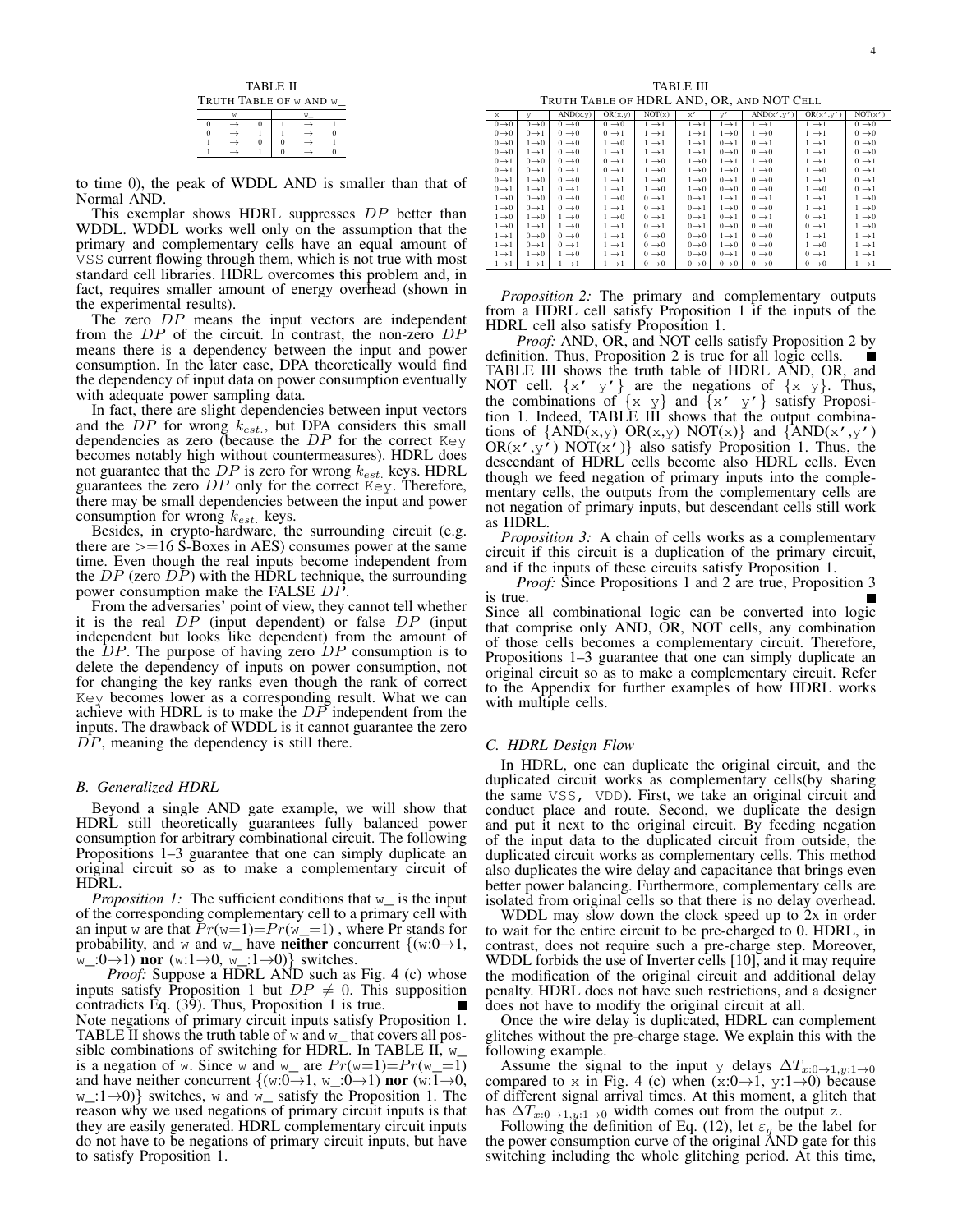

Fig. 10. Glitch Example for an AND Gate

the signal to the input  $y_$  (to the complementary AND gate) also delays  $\Delta T_{x:0\rightarrow 1,y:1\rightarrow 0}$  compared to x\_ due to the HDRL circuit duplication. Again, let  $\varepsilon'_{g}$  be the label for the power consumption curve of the complementary AND gate for this switching with the glitch, following the definition of Eq. (12).

Similar to Eq. (34), which is one of the HDRL gate power shape definitions let  $\varepsilon''_g = \varepsilon_g + \varepsilon'_g$  be the label for the power consumption curve of the  $HDRL$  (original + complementary) AND gate for this switching with the glitch. Replacing *ε ′′* with  $\varepsilon_g''$  in Eqs. (37) and (38) calculates the differential power with this glitch, and the differential power still becomes zero as before. And, the new equations are

$$
A_{x=0} = 1/6(\alpha'' + \beta'' + \beta'' + \delta'' + \epsilon''_9 + \eta'')
$$
(40)  

$$
A_{x=1} = 1/6(\alpha'' + \gamma'' + \epsilon''_9 + \zeta'' + \delta'' + \zeta'')
$$
(41)

$$
\begin{array}{rcl}\nA_{x=1} & = & 1/6(\alpha'' + \gamma'' + \varepsilon''_g + \zeta'' + \delta'' + \zeta'')\\
DP & = & |A_{x=0} - A_{x=1}| \n\end{array}
$$

$$
= 1/6 [(2\beta'' + \eta'') - (\gamma'' + 2\zeta'')]
$$

$$
= 1/6 \left| (2\beta'' + \eta'') - (\gamma'' + 2\zeta'') \right|
$$
  
= 1/6 \left| (2\beta'' + \eta'') - (\eta'' + 2\beta'') \right| = 0 \t(42)

Note that this differential power equation becomes zero even if we add more or different glitch cases.

From this observation, glitches occurred in the original circuit are complemented with those occurred in the complementary circuit with large number of probing samples. Therefore, as long as the complementary circuit has the same placement and routing as the original circuit, HDRL can overall complement glitches.

Note that since we are targeting ASIC designs in this paper (experiments are based on a standard cell library) and an AES S-box requires only 150-200 gates (without countermeasures), it is possible to get the same wire length for both original and complementary circuit.

The actual wiring delay is not included in the design used for the experiments; however, the NanoSim (fast-SPICE) and the standard library contains the gate delay information that simulates glitches caused by the different number of gates that the signal has passed through. Therefore, the experimental (simulation) results shown in this paper do cover the cases with glitches, which demonstrate that HDRL indeed does complement glitches. Even though the wire delay is taken into account, the zero differential power will be maintained considering the above discussion.

Thus, HDRL is able to complement the glitches without the pre-charge step as long as the both original and complementary circuit have the same glitch characteristics (this should be true since the complementary circuit is the duplication of the original circuit in HDRL). On the contrary, WDDL has different glitch characteristics in the original and complementary circuit, since WDDL uses different cells for the complementary circuit from the original circuit. In HDRL, glitches will be complemented in the same manner that the regular power signatures are complemented.

Different glitching may still occur in the added complementary circuit in HDRL due to the process variations. However the same thing also could happen to WDDL, and the impact of process variations to HDRL is another interesting research topic; however, we focus on the theoretical analysis of HDRL in this paper.

We can consider two methods to feed negated inputs. The first method is use  $QN$  (negation of output  $Q$ ) output from a D flip-flop. Since D flip-flop has symmetric structure on Q

TABLE IV RANKS OF CORRECT  $Key = 0x13$  with 4096 INPUTS

|             |       | Eq. $(5)$ |       |       |         |       |       |       |     |  |  |  |
|-------------|-------|-----------|-------|-------|---------|-------|-------|-------|-----|--|--|--|
|             | $i=0$ | $i=1$     | $i=2$ | $i=3$ | $2 = 4$ | $i=5$ | $2=6$ | $i=7$ |     |  |  |  |
| Normal      | 94    |           | 120   | 76    |         | 16    |       |       |     |  |  |  |
| <b>WDDL</b> | 26    |           | 47    | 161   |         | 232   |       | 112   |     |  |  |  |
| <b>HDRL</b> | 141   | Q         | 148   | 213   | 232     | 230   | 109   | 165   | 158 |  |  |  |

TABLE V  $0v12$  with  $16294$  INDUTS

|         |  |  | <b>KAINS OF COKKECT REV</b> = 0ATJ WITH 10J04 INFUTS |  |  |  |  |  |  |  |
|---------|--|--|------------------------------------------------------|--|--|--|--|--|--|--|
| EG. (5) |  |  |                                                      |  |  |  |  |  |  |  |
|         |  |  | $i=1$ $i=2$ $i=3$ $i=4$ $i=5$ $i=6$                  |  |  |  |  |  |  |  |

|             | $i=0$ |    | $2=2$     | $2=3$ | $\sim$ | $2=$              |     | $2 =$ |                |
|-------------|-------|----|-----------|-------|--------|-------------------|-----|-------|----------------|
| Normal      |       |    |           |       |        |                   |     |       |                |
| <b>WDDL</b> |       |    | 103       | 20    |        | <b>010</b><br>410 |     |       |                |
| <b>HDRI</b> | 208   | 14 | 27<br>ا ف | 145   | 170    | 13                | 205 | 185   | $\overline{7}$ |

and  $QN$ , the timing of  $Q$  and  $QN$  are supposed to be the same. The other solution is use different flip-flops for original circuit and complementary circuit. Only for the first time, we need to feed the negated inputs from input pins to the flip-flops. After a AES round, the result of original circuit will be stored in the flip-flops in the original circuit, and the result of the complementary circuit will be stored in the flip-flops in the complementary circuit. In this way, both the original circuit and complementary circuit can keep the balanced load and wire delay.

# V. EXPERIMENTAL RESULTS

# *A. Experimental Setup*

This section evaluates the DPA attack resistivity of AES S-Boxes. There are three target S-Box designs: "Normal" without countermeasures, "WDDL" pairing each cell with a different complementary cell, and "HDRL" pairing each cell with a same complementary cell. The same tool and setup are used as the previous section. The differential power on each gate may cancel out. Therefore, we conducted experiments using S-Boxes.

# *B. Comparison in DPA Attack Resistivity*

We measured the VSS current of all 16 S-Boxes in the AES circuit of Round 10 (the last cycle) since CipherText at Round 10 is visible from outside of the circuit. We collected 4096 and 16384 VSS current samples to observe how the ranks of the correct Key vary. Those inputs are randomly generated 128-bit numbers and injected from PlainText of Fig. 1. Key is fixed at 0x13.

TABLEs IV and V summarize the ranks of the correct  $Key$ amongst all *kest.* for all the groupings with 4096 and 16384 inputs, respectively, for attacking one of the 16 S-Boxes. The higher (smaller) rank, the larger *DP*. The rank of the correct Key hints the adversaries which *kest.* they should attempt. If the rank of the *kest.* is always 1 (or constantly ranked at a particular position), there is a higher chance that the *kest.* is the correct Key by the definition of DPA. Comparison between TABLEs IV and V show that the ranks of HDRL vary. For example, the rank of the grouping *i*=1 becomes higher when there are 4096 inputs than 16384 inputs. In contrast, the rank of the grouping  $i=5$  becomes lower. Hence, adversaries are unable to confidently assume that what *kest.* (highly or lowly ranked) is the correct Key. The ranks of WDDL with the groupings *i*=1,6 are the same even though the number of input changes. In such cases, adversaries have more confidence that they only need to check the highest ranked *kest.* to find the correct Key. Accordingly, HDRL is more secure than WDDL.

In order to show that HDRL functions well for another key, we conducted the same experiment with correct  $Key = 0x7F$ and attacked a different S-Box from the previous experiment. TABLEs VI and VII shows the ranks of correct Key, and the ranks of correct HDRL Key are more divergent than that of WDDL (the correct key of *i*=0 in both 4096 and 16384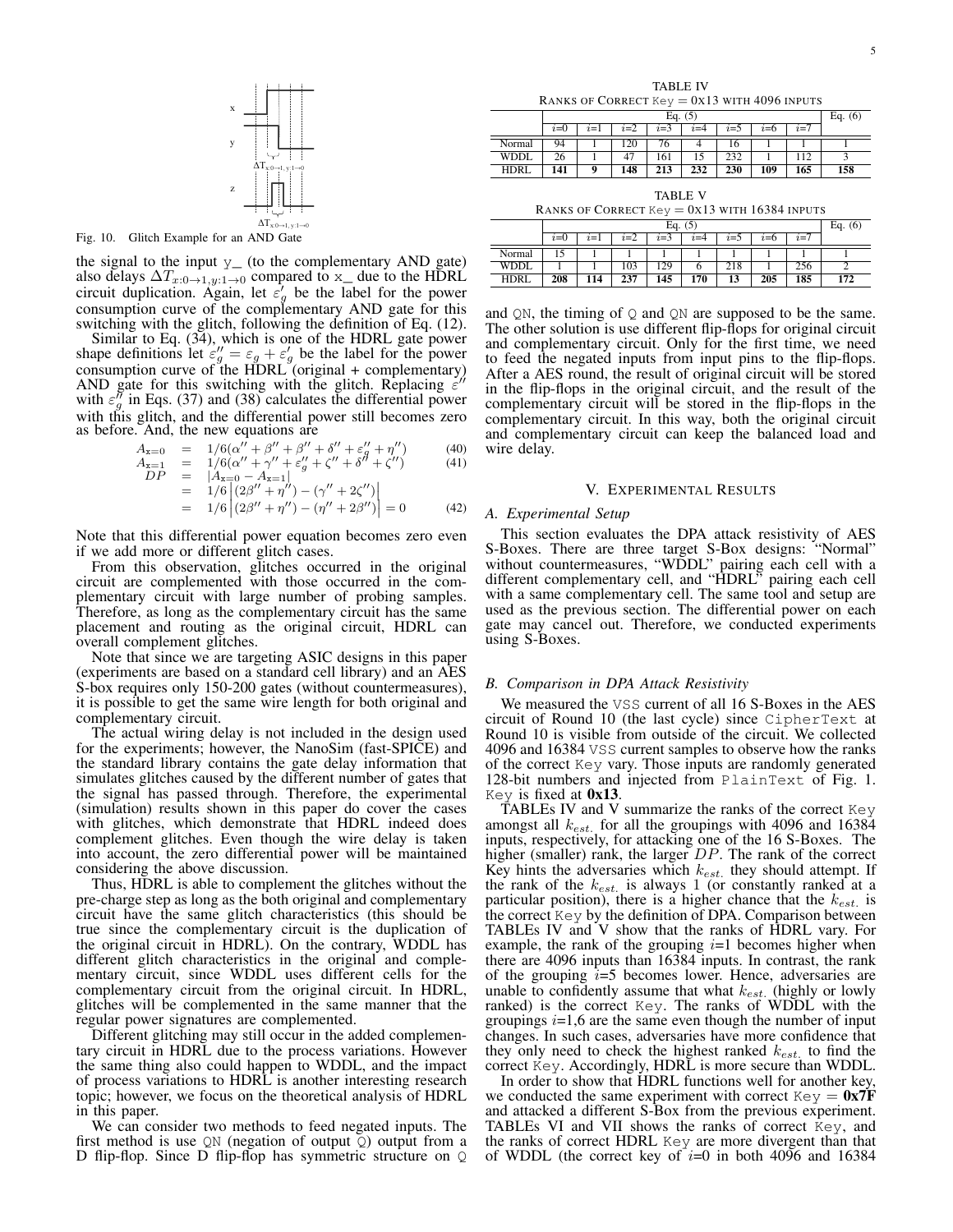TABLE VI RANKS OF CORRECT  $Key = 0x7F$  with 4096 INPUTS

|             |       | Eq. $(5)$ |       |       |         |       |       |       |     |  |  |  |
|-------------|-------|-----------|-------|-------|---------|-------|-------|-------|-----|--|--|--|
|             | $i=0$ | $i=1$     | $i=2$ | $i=3$ | $2 = 4$ | $i=5$ | $2=0$ | $i=7$ |     |  |  |  |
| Normal      | 46    |           | 24    | 96    |         |       |       |       |     |  |  |  |
| <b>WDDL</b> |       | 128       | 214   | 250   |         | 172   | 108   | 180   | 142 |  |  |  |
| <b>HDRL</b> | 254   | 15        | 84    | 14    | 252     | 104   | 190   | 49    | 25  |  |  |  |

| <b>TABLE VII</b> |  |
|------------------|--|
|                  |  |

| <b>RAINS OF CONNECT <math>\text{key} = \text{011}</math> with 10304 INFUTS</b> |       |           |       |       |       |       |       |       |     |  |  |
|--------------------------------------------------------------------------------|-------|-----------|-------|-------|-------|-------|-------|-------|-----|--|--|
|                                                                                |       | Eq. $(6)$ |       |       |       |       |       |       |     |  |  |
|                                                                                | $i=0$ | $i=1$     | $i=2$ | $i=3$ | $i=4$ | $2=5$ | $2=0$ | $i=7$ |     |  |  |
| Normal                                                                         |       |           |       |       |       |       |       |       |     |  |  |
| <b>WDDL</b>                                                                    |       |           | 25    | 243   |       | 209   | 66    | 122   |     |  |  |
| HDRL                                                                           | 199   | 85        | 89    | 73    | 255   | 252   | 112   | 232   | 224 |  |  |

cases for WDDL is ranked 1). Thus, the security advantage of HDRL is still the same for the different key, and we observed similar results for other keys as well.

# *C. Comparison in Overheads*

TABLE VIII is the comparison in area and energy consumption, and it shows that HDRL can be implemented incurring significantly smaller energy overhead than WDDL. The power overhead of the WDDL complementary cells alone is 65.85% (not 100%) since the complementary cells are not switching while the primary cells are switching. However, since WDDL requires the pre-charge steps causing twice switching frequency, the total energy overhead becomes 165*.*85 *×* 2 *−* 100 = 231*.*7%. In contrast, HDRL requires only 100% energy overhead. Since WDDL uses different cells for the complementary circuit from the original circuit, the area and energy might slightly vary for different examples; however, the result of HDRL is not dependent on the example. The area overheads of HDRL and WDDL are almost the same. Note HDRL has no delay overhead since it does not modify the original circuit.

In summary, our experimental results demonstrate that HDRL successfully repels the DPA attacks and achieves higher security with smaller energy overhead compared to WDDL. HDRL gives hardware designers more advantages in energy and design cost (easy to incorporate) with no delay overhead.

# VI. CONCLUSIONS

This paper proposed HDRL for DPA attack resistive secure hardware design. Using the AES S-Box circuit as an exemplar, we observed that HDRL successfully repelled DPA attacks with 100% energy overhead while WDDL incurs 231.7% energy overhead. In addition, HDRL requires no delay overhead and similar area overhead as WDDL. HDRL is a promising approach applicable to any standard cell-based crypto-LSI.

#### APPENDIX

TABLE IX shows the truth table of two HDRL AND cells circuit depicted in Fig. 11. The right most column in the TABLE IX represents the power consumption of the HDRL AND cells denoted as (3) and (4) in Fig. 11. Similar to Eqs. (37), and (38),

$$
A_{x=0} = 1/6(6\alpha + 6\alpha' + 8\beta + 4\beta' + 3\gamma'+2\delta + 2\delta' + 2\varepsilon + 4\varepsilon' + 4\zeta' + 2\eta + \eta')
$$
(43)

$$
A_{x=1} = 1/6(6\alpha + 6\alpha' + 4\beta + 8\beta' + 3\gamma') + 3\gamma' + 2\delta' + 2\delta' + 4\epsilon + 2\epsilon' + 4\zeta + \eta + 2\eta') \tag{44}
$$

Based on Eqs. (29), and (39),

$$
DP = |A_{x=0} - A_{x=1}|
$$
  
= 0 (45)  

$$
\begin{array}{c}\n\frac{1}{x} - \frac{1}{(x)} - \frac{1}{(x)} \\
\frac{1}{x} - \frac{1}{(x)} - \frac{1}{(x)}\n\end{array}
$$

Fig. 11. Two HDRL AND Cells Circuit Exemplar

6

| IABLE VIII                                |                                            |                                            |                                          |                                                |                                            |                                            |                                          |                                                  |  |  |  |
|-------------------------------------------|--------------------------------------------|--------------------------------------------|------------------------------------------|------------------------------------------------|--------------------------------------------|--------------------------------------------|------------------------------------------|--------------------------------------------------|--|--|--|
| COMPARISON IN AREA AND ENERGY CONSUMPTION |                                            |                                            |                                          |                                                |                                            |                                            |                                          |                                                  |  |  |  |
|                                           |                                            |                                            |                                          |                                                | Area                                       | Energy                                     |                                          |                                                  |  |  |  |
|                                           |                                            |                                            |                                          |                                                |                                            |                                            |                                          |                                                  |  |  |  |
|                                           |                                            |                                            |                                          | Normal                                         | 100.0%                                     | 100.0%                                     |                                          |                                                  |  |  |  |
|                                           |                                            |                                            |                                          | <b>WDDL</b>                                    | 200.3%                                     | 331.7%                                     |                                          |                                                  |  |  |  |
|                                           |                                            |                                            | HDRL                                     |                                                | 200.0%                                     |                                            |                                          | $200.0\%$ *Normalized by the Normal S-Box        |  |  |  |
|                                           |                                            |                                            |                                          |                                                | TABLE IX                                   |                                            |                                          |                                                  |  |  |  |
|                                           |                                            |                                            |                                          |                                                |                                            |                                            |                                          |                                                  |  |  |  |
|                                           |                                            |                                            |                                          |                                                |                                            | TRUTH TABLE OF TWO HDRL AND CELLS CIRCUIT  |                                          |                                                  |  |  |  |
| x                                         | V                                          | $\overline{AND}(x,y)$                      | W.                                       | $\mathbf{x}_{-}$                               | ${\tt Y}-$                                 | $\overline{AND(x_{y} - y_{y})}$            | $W_{\perp}$                              | $(3) + (4)$ Power Consumption                    |  |  |  |
| $0 \rightarrow 0$                         | $0 \rightarrow 0$                          | $0 \rightarrow 0$                          | $0\rightarrow 0$                         | $1 \rightarrow 1$                              | $1 \rightarrow 1$                          | $1 \rightarrow 1$                          | $1 \rightarrow 1$                        | $0 + 0$                                          |  |  |  |
| $0 \rightarrow 0$<br>$0 \rightarrow 0$    | $0\rightarrow 0$                           | $0 \rightarrow 0$<br>$0\!\rightarrow\!0$   | $0\rightarrow 1$<br>$1 \rightarrow 0$    | $1 \rightarrow 1$<br>$1 \rightarrow 1$         | $1 \rightarrow 1$<br>$1 \rightarrow 1$     | $1 \rightarrow 1$<br>$1 \rightarrow 1$     | $1 \rightarrow 0$<br>$0 \rightarrow 1$   | $\alpha + \delta'$<br>$\beta + \zeta'$           |  |  |  |
| $0 \rightarrow 0$                         | $0\rightarrow 0$<br>$0\rightarrow 0$       | $0 \rightarrow 0$                          | $1 \rightarrow 1$                        | $1 \rightarrow 1$                              | $1 \rightarrow 1$                          | $1 \rightarrow 1$                          | $0 \rightarrow 0$                        | $0 + 0$                                          |  |  |  |
| $0 \rightarrow 0$                         | $0 \rightarrow 1$                          | $0\!\rightarrow\!0$                        | $0 \rightarrow 0$                        | $1 \rightarrow 1$                              | $1 \rightarrow 0$                          | $1 \rightarrow 0$                          | $1 \rightarrow 1$                        | $0 + \delta'$                                    |  |  |  |
| $0 \rightarrow 0$                         | $0 \rightarrow 1$                          | $0\!\rightarrow\!0$                        | $0 \rightarrow 1$                        | $1 \rightarrow 1$                              | $1 \rightarrow 0$                          | $1\rightarrow 0$                           | $1 \rightarrow 0$                        | $\alpha + \eta'$                                 |  |  |  |
| $0 \rightarrow 0$                         | $0 \rightarrow 1$                          | $0 \rightarrow 0$                          | $1 \rightarrow 0$                        | $1 \rightarrow 1$                              | $1 \rightarrow 0$                          | $1 \rightarrow 0$                          | $0 \rightarrow 1$                        | $\beta + \varepsilon'$                           |  |  |  |
| $0 \rightarrow 0$                         | $0 \rightarrow 1$                          | $0 \rightarrow 0$                          | $1 \rightarrow 1$                        | $1 \rightarrow 1$                              | $1 \rightarrow 0$                          | $1 \rightarrow 0$                          | $0 \rightarrow 0$                        | $0 + \beta'$                                     |  |  |  |
| $0 \rightarrow 0$                         | $1 \rightarrow 0$                          | $0\!\rightarrow\!0$                        | $0 \rightarrow 0$                        | $1 \rightarrow 1$                              | $0 \rightarrow 1$                          | $0 \rightarrow 1$                          | $1 \rightarrow 1$                        | $0+\zeta'$                                       |  |  |  |
| $0\rightarrow 0$                          | $1 \rightarrow 0$                          | $0\!\rightarrow\!0$                        | $0 \rightarrow 1$                        | $1 \rightarrow 1$                              | $0 \rightarrow 1$                          | $0 \rightarrow 1$                          | $1 \rightarrow 0$                        | $\alpha + \varepsilon'$                          |  |  |  |
| $0 \rightarrow 0$                         | $1\!\rightarrow\!0$                        | $0\!\rightarrow\!0$                        | $1 \rightarrow 0$                        | $1 \rightarrow 1$                              | $0 \rightarrow 1$                          | $0 \rightarrow 1$                          | $0 \rightarrow 1$                        | $\beta + \gamma'$                                |  |  |  |
| $0 \rightarrow 0$                         | $1\!\rightarrow\!0$                        | $0\!\rightarrow\!0$                        | $1\!\rightarrow\!1$                      | $1 \rightarrow 1$                              | $0\!\rightarrow\!1$                        | $0\longrightarrow 1$                       | $0 \rightarrow 0$                        | $0 + \alpha'$                                    |  |  |  |
| $0 \rightarrow 0$                         | $1 \rightarrow 1$                          | $0 \rightarrow 0$                          | $0 \rightarrow 0$                        | $1 \rightarrow 1$                              | $0 \rightarrow 0$                          | $0\rightarrow 0$                           | $1 \rightarrow 1$                        | $0 + 0$                                          |  |  |  |
| $0 \rightarrow 0$                         | $1 \rightarrow 1$                          | $0 \rightarrow 0$                          | $0 \rightarrow 1$                        | $1 \rightarrow 1$<br>$1 \rightarrow 1$         | $0 \rightarrow 0$                          | $0\rightarrow 0$<br>$0 \rightarrow 0$      | $1 \rightarrow 0$                        | $\alpha + \beta'$                                |  |  |  |
| $0\rightarrow 0$<br>$0 \rightarrow 0$     | $1\longrightarrow 1$<br>$1 \rightarrow 1$  | $0\!\rightarrow\!0$<br>$0 \rightarrow 0$   | $1 \rightarrow 0$<br>$1 \rightarrow 1$   | $1 \rightarrow 1$                              | $0 \rightarrow 0$<br>$0 \rightarrow 0$     | $0\rightarrow 0$                           | $0 \rightarrow 1$<br>$0 \rightarrow 0$   | $\beta + \alpha'$<br>$0 + 0$                     |  |  |  |
| $0 \rightarrow 1$                         | $0\rightarrow 0$                           | $0\!\rightarrow\!0$                        | $0 \rightarrow 0$                        | $1 \rightarrow 0$                              | $1 \rightarrow 1$                          | $1 \rightarrow 0$                          | $1 \rightarrow 1$                        | $0 + \delta'$                                    |  |  |  |
| $0 \rightarrow 1$                         | $0 \rightarrow 0$                          | $0\!\rightarrow\!0$                        | $0 \rightarrow 1$                        | $1 \rightarrow 0$                              | $1 \rightarrow 1$                          | $1 \rightarrow 0$                          | $1 \rightarrow 0$                        | $\alpha + \eta'$                                 |  |  |  |
| $0 \rightarrow 1$                         | $0\!\rightarrow\!0$                        | $0\!\rightarrow\!0$                        | $1 \rightarrow 0$                        | $1 \rightarrow 0$                              | $1 \rightarrow 1$                          | $1\!\rightarrow\!0$                        | $0 \rightarrow 1$                        | $\beta + \varepsilon'$                           |  |  |  |
| $0 \rightarrow 1$                         | $0\!\rightarrow\!0$                        | $0\!\rightarrow\!0$                        | $1\!\rightarrow\!1$                      | $1\!\rightarrow\!0$                            | $1\longrightarrow 1$                       | $1\!\rightarrow\!0$                        | $0 \rightarrow 0$                        | $0 + \beta'$                                     |  |  |  |
| $0 \rightarrow 1$                         | $0\!\rightarrow\!1$                        | $0 \rightarrow 1$                          | $0\!\rightarrow\!0$                      | $1\!\rightarrow\!0$                            | $1\!\rightarrow\!0$                        | $1 \rightarrow 0$                          | $1 \rightarrow 1$                        | $\alpha + \delta'$                               |  |  |  |
| $0 \rightarrow 1$                         | $0\!\rightarrow\!1$                        | $0 \rightarrow 1$                          | $0 \rightarrow 1$                        | $1 \rightarrow 0$                              | $1 \rightarrow 0$                          | $1 \rightarrow 0$                          | $1 \rightarrow 0$                        | $\gamma + \eta'$                                 |  |  |  |
| $0 \rightarrow 1$                         | $0 \rightarrow 1$                          | $0 \rightarrow 1$                          | $1 \rightarrow 0$                        | $1\!\rightarrow\!0$                            | $1 \rightarrow 0$                          | $1 \rightarrow 0$                          | $0 \rightarrow 1$                        | $\varepsilon + \varepsilon'$                     |  |  |  |
| $0 \rightarrow 1$<br>$0 \rightarrow 1$    | $0 \rightarrow 1$<br>$1\!\rightarrow\!0$   | $0 \rightarrow 1$<br>$0\!\rightarrow\!0$   | $1 \rightarrow 1$<br>$0\!\rightarrow\!0$ | $1\!\rightarrow\!0$<br>$1\!\rightarrow\!0$     | $1\!\rightarrow\!0$<br>$0\!\rightarrow\!1$ | $1 \rightarrow 0$<br>$0\!\rightarrow\!0$   | $0 \rightarrow 0$<br>$1 \rightarrow 1$   | $\zeta + \beta'$<br>$0 + 0$                      |  |  |  |
| $0 \rightarrow 1$                         | $1\!\rightarrow\!0$                        | $0 \rightarrow 0$                          | $0\!\rightarrow\!1$                      | $1\!\rightarrow\!0$                            | $0 \rightarrow 1$                          | $0\rightarrow 0$                           | $1 \rightarrow 0$                        | $\alpha + \beta'$                                |  |  |  |
| $0 \rightarrow 1$                         | $l\!\rightarrow\!0$                        | $0 \rightarrow 0$                          | $1\rightarrow 0$                         | $1\!\rightarrow\!0$                            | $0\!\rightarrow\!1$                        | $0\rightarrow 0$                           | $0\!\rightarrow\!1$                      | $\beta + \alpha'$                                |  |  |  |
| $0 \rightarrow 1$                         | $1\!\rightarrow\!0$                        | $0\!\rightarrow\!0$                        | $1\longrightarrow 1$                     | $1\!\rightarrow\!0$                            | $0 \rightarrow 1$                          | $0\rightarrow 0$                           | $0 \rightarrow 0$                        | $0 + 0$                                          |  |  |  |
| $0 \rightarrow 1$                         | $1 \rightarrow 1$                          | $0\!\rightarrow\!1$                        | $0 \rightarrow 0$                        | $1 \rightarrow 0$                              | $0 \rightarrow 0$                          | $0\rightarrow 0$                           | $1 \rightarrow 1$                        | $\alpha + 0$                                     |  |  |  |
| $0 \rightarrow 1$                         | $1 \rightarrow 1$                          | $0 \rightarrow 1$                          | $0 \rightarrow 1$                        | $1 \rightarrow 0$                              | $0 \rightarrow 0$                          | $0\rightarrow 0$                           | $1 \rightarrow 0$                        | $\gamma + \beta'$                                |  |  |  |
| $0 \rightarrow 1$<br>$0 \rightarrow 1$    | $1 \rightarrow 1$<br>$1 \rightarrow 1$     | $0 \rightarrow 1$<br>$0\!\rightarrow\!1$   | $1 \rightarrow 0$<br>$1 \rightarrow 1$   | $1 \rightarrow 0$<br>$1 \rightarrow 0$         | $0 \rightarrow 0$<br>$0 \rightarrow 0$     | $0\rightarrow 0$<br>$0\rightarrow 0$       | $0 \rightarrow 1$<br>$0 \rightarrow 0$   | $\varepsilon + \alpha'$                          |  |  |  |
| $1 \rightarrow 0$                         | $0 \rightarrow 0$                          | $0 \rightarrow 0$                          | $0 \rightarrow 0$                        | $0 \rightarrow 1$                              | $1 \rightarrow 1$                          | $0 \rightarrow 1$                          | $1 \rightarrow 1$                        | $\zeta + 0$<br>$0$ + $\zeta'$                    |  |  |  |
| $1\rightarrow 0$                          | $0 \rightarrow 0$                          | $0 \rightarrow 0$                          | $0 \rightarrow 1$                        | $0 \rightarrow 1$                              | $1 \rightarrow 1$                          | $0 \rightarrow 1$                          | $1 \rightarrow 0$                        | $\alpha + \varepsilon'$                          |  |  |  |
| $1\rightarrow 0$                          | $0 \rightarrow 0$                          | $0 \rightarrow 0$                          | $1 \rightarrow 0$                        | $0 \rightarrow 1$                              | $1 \rightarrow 1$                          | $0 \rightarrow 1$                          | $0 \rightarrow 1$                        | $\beta + \gamma'$                                |  |  |  |
| $1 \rightarrow 0$                         | $0 \rightarrow 0$                          | $0 \rightarrow 0$                          | $1 \rightarrow 1$                        | $0 \rightarrow 1$                              | $1 \rightarrow 1$                          | $0 \rightarrow 1$                          | $0 \rightarrow 0$                        | $0 + \alpha'$                                    |  |  |  |
| $1\rightarrow 0$                          | $0 \rightarrow 1$                          | $0 \rightarrow 0$                          | $0 \rightarrow 0$                        | $0 \rightarrow 1$                              | $1 \rightarrow 0$                          | $0\rightarrow 0$                           | $1 \rightarrow 1$                        | $0+0$                                            |  |  |  |
| $1\rightarrow 0$                          | $0 \rightarrow 1$                          | $0 \rightarrow 0$                          | $0 \rightarrow 1$                        | $0 \rightarrow 1$                              | $1 \rightarrow 0$                          | $0\rightarrow 0$                           | $1 \rightarrow 0$                        | $\alpha + \beta'$                                |  |  |  |
| $1\rightarrow 0$                          | $0 \rightarrow 1$                          | $0 \rightarrow 0$                          | $1 \rightarrow 0$                        | $0 \rightarrow 1$                              | $1 \rightarrow 0$                          | $0\rightarrow 0$                           | $0 \rightarrow 1$                        | $\beta + \alpha'$                                |  |  |  |
| $1\rightarrow 0$<br>$1 \rightarrow 0$     | $0 \rightarrow 1$<br>$1\rightarrow 0$      | $0\!\rightarrow\!0$<br>$1 \rightarrow 0$   | $1 \rightarrow 1$<br>$0 \rightarrow 0$   | $0 \rightarrow 1$<br>$0 \rightarrow 1$         | $1 \rightarrow 0$<br>$0 \rightarrow 1$     | $0\rightarrow 0$<br>$0 \rightarrow 1$      | $0 \rightarrow 0$<br>$1 \rightarrow 1$   | $0 + 0$                                          |  |  |  |
| $1\rightarrow 0$                          | $1 \rightarrow 0$                          | $1 \rightarrow 0$                          | $0 \rightarrow 1$                        | $0 \rightarrow 1$                              | $0 \rightarrow 1$                          | $0 \rightarrow 1$                          | $1 \rightarrow 0$                        | $\beta + \zeta'$<br>$\varepsilon + \varepsilon'$ |  |  |  |
| $1\rightarrow 0$                          | $1 \rightarrow 0$                          | $1 \rightarrow 0$                          | $1 \rightarrow 0$                        | $0 \rightarrow 1$                              | $0 \rightarrow 1$                          | $0 \rightarrow 1$                          | $0 \rightarrow 1$                        | $\eta + \gamma'$                                 |  |  |  |
| $1 \rightarrow 0$                         | $1 \rightarrow 0$                          | $1 \rightarrow 0$                          | $1 \rightarrow 1$                        | $0 \rightarrow 1$                              | $0 \rightarrow 1$                          | $0 \rightarrow 1$                          | $0 \rightarrow 0$                        | $\delta + \alpha'$                               |  |  |  |
| $1\rightarrow 0$                          | $1 \rightarrow 1$                          | $1\!\rightarrow\!0$                        | $0 \rightarrow 0$                        | $0 \rightarrow 1$                              | $0 \rightarrow 0$                          | $0\rightarrow 0$                           | $1 \rightarrow 1$                        | $\beta + 0$                                      |  |  |  |
| $1\rightarrow 0$                          | $1 \rightarrow 1$                          | $1 \rightarrow 0$                          | $0 \rightarrow 1$                        | $0 \rightarrow 1$                              | $0 \rightarrow 0$                          | $0\rightarrow 0$                           | $1 \rightarrow 0$                        | $\varepsilon + \beta'$                           |  |  |  |
| $1\rightarrow 0$<br>$1 \rightarrow 0$     | $1 \rightarrow 1$                          | $1 \rightarrow 0$<br>$1\rightarrow 0$      | $1 \rightarrow 0$<br>$1 \rightarrow 1$   | $0 \rightarrow 1$<br>$0 \rightarrow 1$         | $0 \rightarrow 0$<br>$0 \rightarrow 0$     | $0\rightarrow 0$<br>$0\rightarrow 0$       | $0 \rightarrow 1$<br>$0 \rightarrow 0$   | $\eta + \alpha'$                                 |  |  |  |
| $1 \rightarrow 1$                         | $1 \longrightarrow 1$<br>$0 \rightarrow 0$ | $0 \rightarrow 0$                          | $0 \rightarrow 0$                        | $0 \rightarrow 0$                              | $1 \rightarrow 1$                          | $0 \rightarrow 0$                          | $1 \rightarrow 1$                        | $\delta + 0$<br>$0 + 0$                          |  |  |  |
| $1 \rightarrow 1$                         | $0 \rightarrow 0$                          | $0 \rightarrow 0$                          | $0 \rightarrow 1$                        | $0\rightarrow 0$                               | $1 \rightarrow 1$                          | $0\rightarrow 0$                           | $1 \rightarrow 0$                        | $\alpha + \beta'$                                |  |  |  |
| $1 \rightarrow 1$                         | $0 \rightarrow 0$                          | $0 \rightarrow 0$                          | $1 \rightarrow 0$                        | $0\rightarrow 0$                               | $1 \rightarrow 1$                          | $0\rightarrow 0$                           | $0 \rightarrow 1$                        | $\beta + \alpha'$                                |  |  |  |
| $1 \rightarrow 1$                         | $0\!\rightarrow\!0$                        | $0 \rightarrow 0$                          | $1 \rightarrow 1$                        | $0\rightarrow 0$                               | $1 \rightarrow 1$                          | $0\rightarrow 0$                           | $0 \rightarrow 0$                        | $0 + 0$                                          |  |  |  |
| $1 \rightarrow 1$                         | $0\!\rightarrow\!1$                        | $0\!\rightarrow\!1$                        | $0\!\rightarrow\!0$                      | $0\!\rightarrow\!0$                            | $1\rightarrow 0$                           | $0\!\rightarrow\!0$                        | $1 \rightarrow 1$                        | $\alpha$ + 0                                     |  |  |  |
| $1 \rightarrow 1$                         | $0\!\rightarrow\!1$                        | $0\!\rightarrow\!1$                        | $0\!\rightarrow\!1$                      | $0\!\rightarrow\!0$                            | $1\!\rightarrow\!0$                        | $0\!\rightarrow\!0$                        | $1 \rightarrow 0$                        | $\gamma + \beta'$                                |  |  |  |
| $1 \rightarrow 1$<br>$1 \rightarrow 1$    | $0\!\rightarrow\!1$<br>$0\!\rightarrow\!1$ | $0\!\rightarrow\!1$<br>$0\!\rightarrow\!1$ | $1 \rightarrow 0$                        | $0\!\rightarrow\!0$                            | $1 \rightarrow 0$                          | $0\!\rightarrow\!0$<br>$0\!\rightarrow\!0$ | $0\longrightarrow 1$<br>$0\rightarrow 0$ | $\varepsilon + \alpha'$                          |  |  |  |
| $1 \rightarrow 1$                         | $1\!\rightarrow\!0$                        | $1\!\rightarrow\!0$                        | $1 \rightarrow 1$<br>$0\rightarrow 0$    | $0\!\rightarrow\!0$<br>$0\rightarrow 0$        | $1\!\rightarrow\!0$<br>$0\!\rightarrow\!1$ | $0\!\rightarrow\!0$                        | $1 \rightarrow 1$                        | $\zeta + 0$<br>$\beta + 0$                       |  |  |  |
| $1 \rightarrow 1$                         | $1\rightarrow 0$                           | $1 \rightarrow 0$                          | $0\!\rightarrow\!1$                      | $0\rightarrow 0$                               | $0 \rightarrow 1$                          | $0\rightarrow 0$                           | $1 \rightarrow 0$                        | $\varepsilon + \beta'$                           |  |  |  |
| $1 \rightarrow 1$                         | $1 \rightarrow 0$                          | $1 \rightarrow 0$                          | $1 \rightarrow 0$                        | $0\rightarrow 0$                               | $0 \rightarrow 1$                          | $0\rightarrow 0$                           | $0 \rightarrow 1$                        | $\eta + \alpha'$                                 |  |  |  |
| $1 \rightarrow 1$                         | $1 \rightarrow 0$                          | $1 \rightarrow 0$                          | $1 \rightarrow 1$                        | $0\rightarrow 0$                               | $0 \rightarrow 1$                          | $0\rightarrow 0$                           | $0 \rightarrow 0$                        | $\delta + 0$                                     |  |  |  |
| $1 \rightarrow 1$                         | $1 \rightarrow 1$                          | $1 \rightarrow 1$                          | $0\!\rightarrow\!0$                      | $0\rightarrow 0$                               | $0 \rightarrow 0$                          | $0\rightarrow 0$                           | $1 \rightarrow 1$                        | $0 + 0$                                          |  |  |  |
| $1 \rightarrow 1$                         | $1 \rightarrow 1$                          | $1 \rightarrow 1$                          | $0 \rightarrow 1$                        | $0\!\rightarrow\!0$                            | $0 \rightarrow 0$                          | $0\rightarrow 0$                           | $1 \rightarrow 0$                        | $\zeta + \beta'$<br>$\delta + \alpha'$           |  |  |  |
| $1 \rightarrow 1$<br>$\frac{1}{2}$        | $1 \rightarrow 1$<br>$1\!\rightarrow\!1$   | $1 \rightarrow 1$<br>$1\longrightarrow 1$  | $1 \rightarrow 0$<br>$1 \rightarrow 1$   | $0\!\rightarrow\!0$<br>$0\!\!\rightarrow\!\!0$ | $0 \rightarrow 0$<br>$0\!\rightarrow\!0$   | $0 \rightarrow 0$<br>$0 \rightarrow 0$     | $0\!\rightarrow\!1$<br>$0 \rightarrow 0$ | $0 + 0$                                          |  |  |  |
|                                           |                                            |                                            |                                          |                                                |                                            |                                            |                                          |                                                  |  |  |  |

TABLE VIII

Thus, the *DP* is still zero for multiple cells. From this observation, HDRL with more than one cell (larger functional blocks) indeed complements *DP*, and this result supports the Proposition 2.

For more intuitive explanation, scan the  $AND(x,y)$  column from the top and the  $AND(x_.,y_$ ) column from the bottom in TABLE IX. The sequences of  $AND(x,y)$  from the top and  $AND(x_{y} \_)$  from the bottom are the same. Similarly, scan the w and w\_ columns from the top and bottom, respectively. The sequences of those columns are the same, too. From this observation, it follows that the probabilities of signal transitions for the original and complementary circuits are the same assuming large number of plain text inputs by adversaries. Therefore, the zero *DP* is true for other larger circuits.

#### ACKNOWLEDGMENT

The authors thank Dr. Morioka, NEC Lab. for his courtesy in providing the composite field AES S-Box Verilog code. This work is supported by the Yoshida Scholarship Foundation.